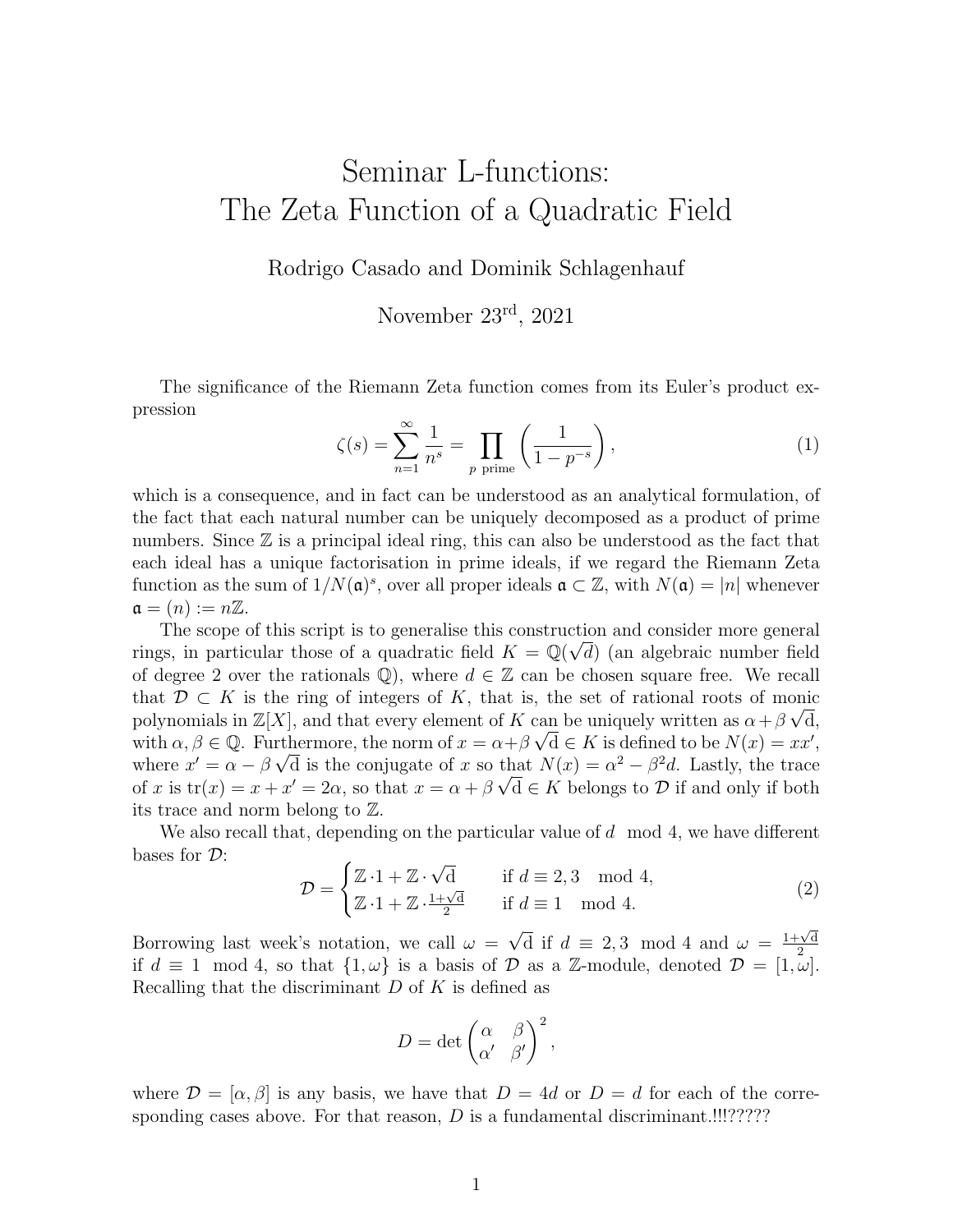Before generalising the Riemann Zeta function we recall what the norm of an ideal  $\mathfrak{a} \subset \mathcal{D}$  is  $N(\mathfrak{a}) = [\mathcal{D} : \mathfrak{a}]$  (the order of the finite group  $\mathcal{D}/\mathfrak{a}$ ). Likewise, its discriminant is 2

$$
D(\mathfrak{a}) = \det \begin{pmatrix} \alpha & \beta \\ \alpha' & \beta' \end{pmatrix}^2
$$

for any base such that  $\mathfrak{a} = [\alpha, \beta]$ . We recall that the norm is also multiplicative for ideals,  $N(\mathfrak{a} \mathfrak{b}) = N(\mathfrak{a})N(\mathfrak{b})$ , and that for any given  $\xi \in \mathcal{D}$  we have  $N((\xi)) = |N(\xi)|$ (where  $(\xi) := \xi \mathcal{D}$  is the ideal generated by  $\xi$ ). We obviously have that  $D(\mathcal{D}) = D$ , but also that  $D(\mathfrak{a}) = N(\mathfrak{a})^2 D$  and that for an ideal  $\mathfrak{a}$  and its conjugate ideal  $\mathfrak{a}' = \{x' | x \in \mathfrak{a}\},\$ we have  $\mathfrak{a} \mathfrak{a}' = (N(\mathfrak{a})).$ 

With all of this in mind it is therefore natural to define:

**Definition 1.** Given a quadratic field  $K = \mathbb{Q}(\sqrt{2})$ d) we define for  $Re(s) > 1$  formally its Dedekind Zeta function

$$
\zeta_K(s) = \sum_{\mathfrak{a} \subset \mathcal{D}} \frac{1}{N(\mathfrak{a})^s},\tag{3}
$$

where  $\alpha$  runs over all proper ideals of  $\mathcal{D}$ .

Remark 2. The Riemann Zeta function can be regarded as the Dedekind Zeta function for the particular case  $K = \mathbb{Q}$ , i.e.  $D = 1$ , since in that case it is well known that  $\mathcal{D} = \mathbb{Z}$ , that is, the roots of monic polynomials with rational coefficients are in fact the integers.

Dedekind Zeta functions share many of the properties of the Riemann Zeta function:

**Proposition 3.** The Dedekind Zeta function  $\zeta_K$  of a quadratic field  $K = \mathbb{Q}(\sqrt{2})$ d) has

- <span id="page-1-0"></span>(i) abscissa of convergence  $\sigma_0 = 1$ ,
- (ii) a single pole at  $s = 1$  as only singularity,
- (iii) a functional equation under  $s \to 1-s$ ,
- (iv) rational values at  $s = 0, -1, -2, \ldots$ .

We will only prove the first claim. To do that, we note the following. As we have said, ideals in  $\mathcal D$  have unique factorisation in prime ideals, and since ideal norm is multiplicative, by exactly the same argument employed when expressing the Riemann Zeta function as the Euler's product [1](#page-0-0) we obtain the corresponding Euler product for the Dedekind Zeta function of a quadratic field  $K$ :

**Proposition 4.** Given a quadratic field  $K = \mathbb{Q}(\sqrt{2})$ d) we have for  $Re(s) > 1$  the representation

$$
\zeta_K(s) = \prod_{\mathfrak{p} \subset \mathcal{D} \text{ prime ideal}} \left( \frac{1}{1 - N(\mathfrak{p})^{-s}} \right),\tag{4}
$$

whenever any of both sides converges.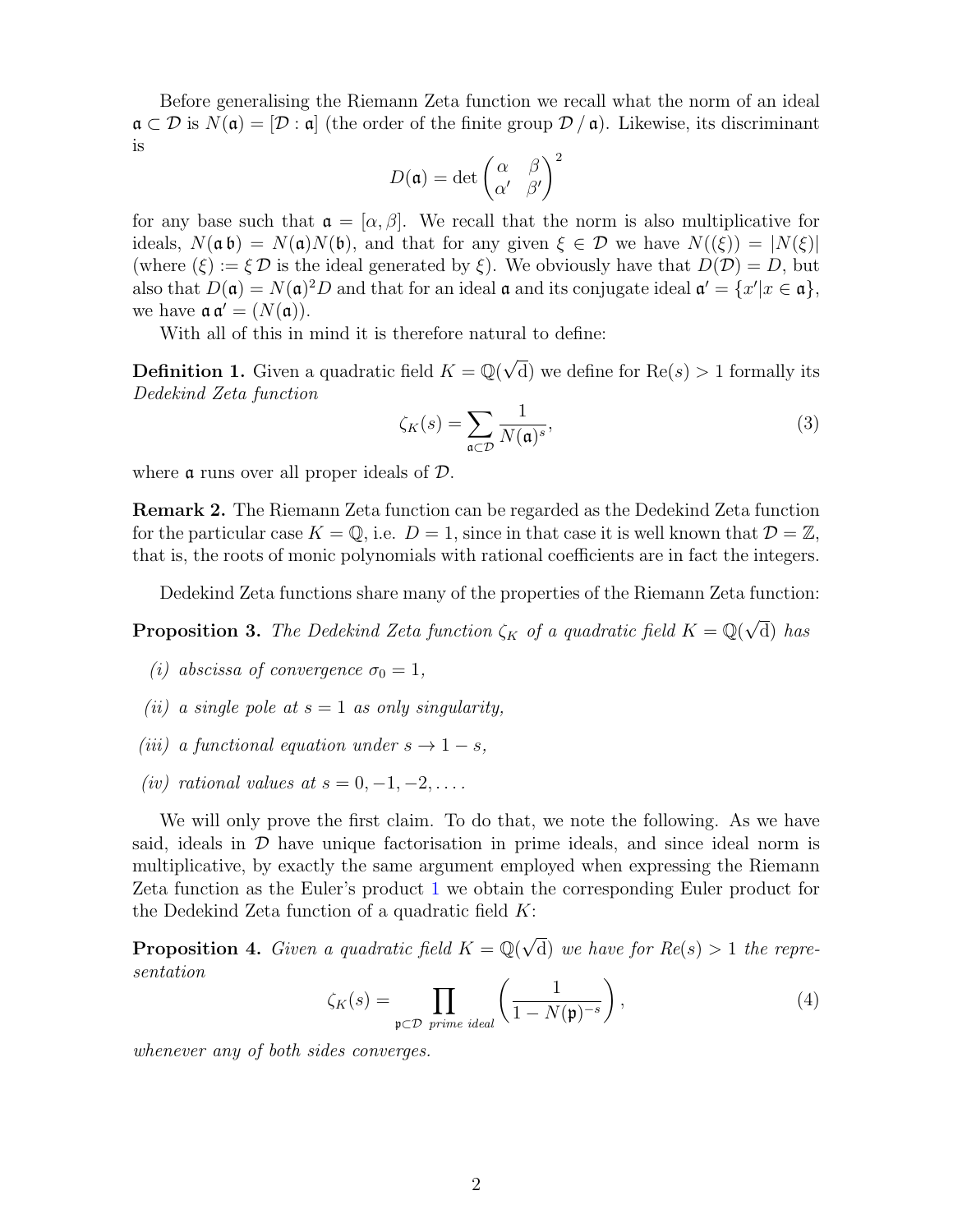*Proof of [\(i\).](#page-1-0)* We start by noticing that every prime ideal  $\mathfrak{p} \subset \mathcal{D}$  must divide the ideal generated by a natural prime number  $p \in \mathbb{N}$ ,  $\mathfrak{p} | (p)$  (recall that divisibility among ideals is equivalent to inclusion, that is,  $\mathfrak{a} \mid \mathfrak{b}$  if and only if  $\mathfrak{b} \subset \mathfrak{a}$ ). To see this, we notice that  $\mathfrak{p} | \mathfrak{p} \mathfrak{p}' = (N(\mathfrak{p}))$ , so that  $\mathfrak{p}$ , being a prime ideal, must divide one the prime numbers that represent the prime factorisation of  $N(\mathfrak{p})$  in  $\mathbb{Z}$ . This can alternatively be seen as a consequence of the fact that  $\mathfrak{p} \cap \mathbb{Z} \neq \emptyset$ , since for any  $x \in \mathfrak{p}$ , then  $xx' = N(x) \in \mathbb{Z}$  while also  $xx' \in x \mathcal{D} \subset \mathfrak{p}$ . It follows that

$$
N(\mathfrak{p})|N((p)) = N(p) = pp' = p^2.
$$

Since p is prime, this can only mean that either  $N(\mathfrak{p}) = p$  or  $N(\mathfrak{p}) = p^2$   $(N(\mathfrak{p}) \neq 1$  for any prime ideal since  $p \neq \mathcal{D}$ , for it is a proper ideal). We now consider the prime ideal factorisation of  $(p)$  in  $\mathcal{D}$ ,

$$
(p) = \mathfrak{p}_1 \dots \mathfrak{p}_r
$$

.

Taking norms in both sides and using the multiplicativity of the norm, we have

$$
p^2 = N((p)) = N(\mathfrak{p}_1) \dots N(\mathfrak{p}_r).
$$

Since we are back on  $\mathbb{Z}$ , this implies that  $r \leq 2$  and that we have only two possibilities:

- (i) either  $r = 1$  and  $(p)$  is a prime ideal of  $\mathcal{D}$ , so that  $\mathfrak{p} = (p)$  and  $N(\mathfrak{p}) = p^2$ ,
- (ii) or  $r = 2$  and  $(p) = \mathfrak{p}_1 \mathfrak{p}_2$  with  $N(\mathfrak{p}_i) = p$  for  $i = 1, 2$  (notice again we cannot have  $N(\mathfrak{p}_i) = 1$  for any prime ideal  $\mathfrak{p}_i$ ). We can of course take  $\mathfrak{p}_1 = \mathfrak{p}$  and write  $(p) = \mathfrak{p} \mathfrak{p}_2.$

In the first case we have

$$
\prod_{\mathfrak{p} | (p), \mathfrak{p} \text{ prime}} \left( \frac{1}{1 - N(\mathfrak{p})^{-s}} \right) = \left( \frac{1}{1 - p^{-2s}} \right);
$$

while on the second case, if  $\mathfrak{p}_1 \neq \mathfrak{p}_2$  we have

$$
\prod_{\mathfrak{p} | (p), \mathfrak{p} \text{ prime}} \left( \frac{1}{1 - N(\mathfrak{p})^{-s}} \right) = \left( \frac{1}{1 - p^{-s}} \right)^2;
$$

but if  $\mathfrak{p}_1 = \mathfrak{p}_2$  we have

$$
\prod_{\mathfrak{p} | (p), \mathfrak{p} \text{ prime}} \left( \frac{1}{1 - N(\mathfrak{p})^{-s}} \right) = \left( \frac{1}{1 - p^{-s}} \right).
$$

Either way, we obtain the estimation:

$$
\prod_{\mathfrak{p} | (p), \ \mathfrak{p} \text{ prime}} \left| \frac{1}{1 - N(\mathfrak{p})^{-s}} \right| \le \left| \frac{1}{1 - p^{-\sigma}} \right|^2.
$$

Since every prime ideal divides the ideal generated by some prime number,  $\zeta(s)^2$  is an upper bound for  $\zeta_K(s)$ . Hence, we have absolute convergence for the product, and with it for the Dedekind Zeta function, for  $\sigma = \text{Re}(s) > 1$ .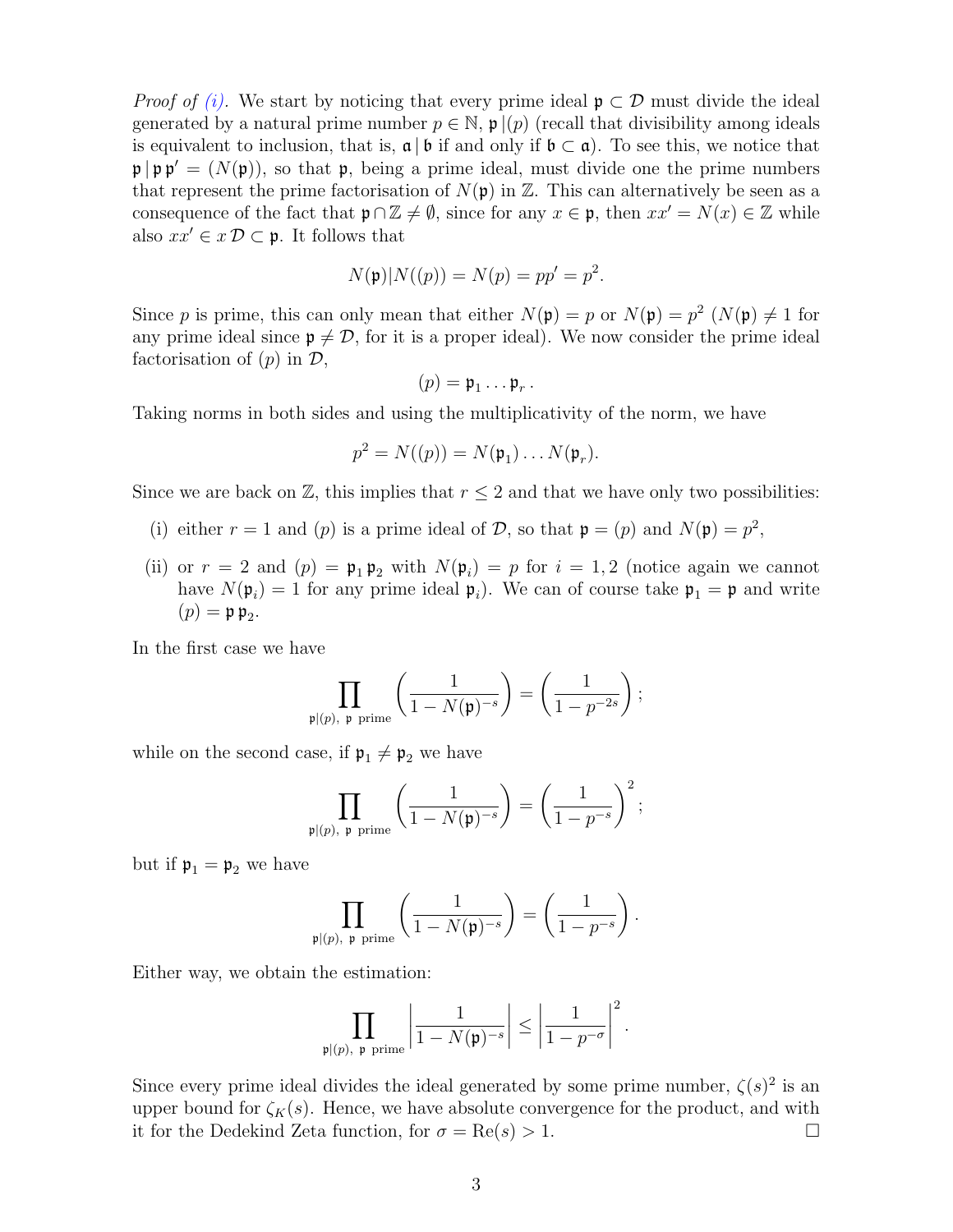We now notice that we can express the Dedekind Zeta function in the following manner:

$$
\zeta_K(s) = \sum_{n=1}^{\infty} \frac{F(n)}{n^s},\tag{5}
$$

where we define

$$
F(n) := \#\{\mathfrak{a} \subset \mathcal{D} \mid \text{proper ideal}, \ N(\mathfrak{a}) = n\},\tag{6}
$$

that is, as the number of occurrences of the number n as the norm of an ideal from  $\mathcal{D}$ .

**Remark 5.** In particular, this shows that  $\zeta_K(s)$  is a Dirichlet series in the sense we have previously discussed.

We now obtain an alternative characterisation of the Dirichlet coefficients of the series.

**Proposition 6.** The number  $F(n)$  is equal to the number  $R(n)$ , defined as the number non-equivalent representations of the number n by quadratic forms of discriminant D.

*Proof.* We start by recalling that a fractional ideal  $\alpha$  is an additive subgroup of K that is finitely generated and satisfies  $\mathcal{D} \mathfrak{a} \subset \mathfrak{a}$ . The norm of such  $\mathfrak{a}$  is defined as  $N(\mathfrak{a}) = \frac{1}{n^2} N(n \mathfrak{a}) \in \mathbb{Q}$  for any  $n \in \mathbb{N}$  such that  $n \mathfrak{a}$  is an ideal of  $\mathcal{D}$ . Discriminant, conjugate and product of fractional ideals are defined just as for usual ideals. We also recall that the fractional ideals  $a, b$  are said to be equivalent whenever there exists  $\xi \in K$  such that  $\mathfrak{a} = \xi \mathfrak{b}$ , and furthermore they are equivalent in the strict sense when we also have  $N(\xi) > 0$ . Let  $h = h(D)$  be the number of distinct equivalence classes of fractional ideals in the strict sense, and  $\{A_1, \ldots, A_h\}$  be such equivalence classes.

We recall the result stating that if  $D \neq 1$  is a fundamental discriminant, then there is a bijective correspondence between the equivalence classes of binary quadratic forms with discriminant D (positive definite forms, if  $D < 0$ ), and the strict equivalence classes of fractional ideals of K (this in particular implies that  $h$  is finite). The correspondence is given simply by assigning, to the fractional ideal  $\mathfrak{a} = [\alpha, \beta]$ , the quadratic function:

<span id="page-3-0"></span>
$$
\xi \in \mathcal{D} \mapsto \phi(\xi) = \frac{N(\xi)}{N(\mathfrak{a})} \in \mathbb{Z},\tag{7}
$$

which can be regarded as a function over  $\mathbb{Z}^2$  that takes on integer values

$$
(x,y) \in \mathbb{Z}^2 \mapsto f(x,y) = \frac{N(x\alpha + y\beta)}{N(\mathfrak{a})} \in \mathbb{Z} \,. \tag{8}
$$

Then, this quadratic function does not depend on the basis of  $\mathfrak a$  nor on the representative  $\alpha$  of the strict equivalence class. Let  $f_i$  be the quadratic forms associated in this way to each class  $A_i$ .

It is clear that we have

$$
\zeta_K(s) = \sum_{i=1}^h \zeta(A_i, s),\tag{9}
$$

if for a given strict equivalence class A we denote

$$
\zeta(A,s) = \sum_{\mathfrak{a} \in A, \mathfrak{a} \subset \mathcal{D}} \frac{1}{N(\mathfrak{a})^s} = \sum_{n=1}^{\infty} \frac{F(A,n)}{n^s},\tag{10}
$$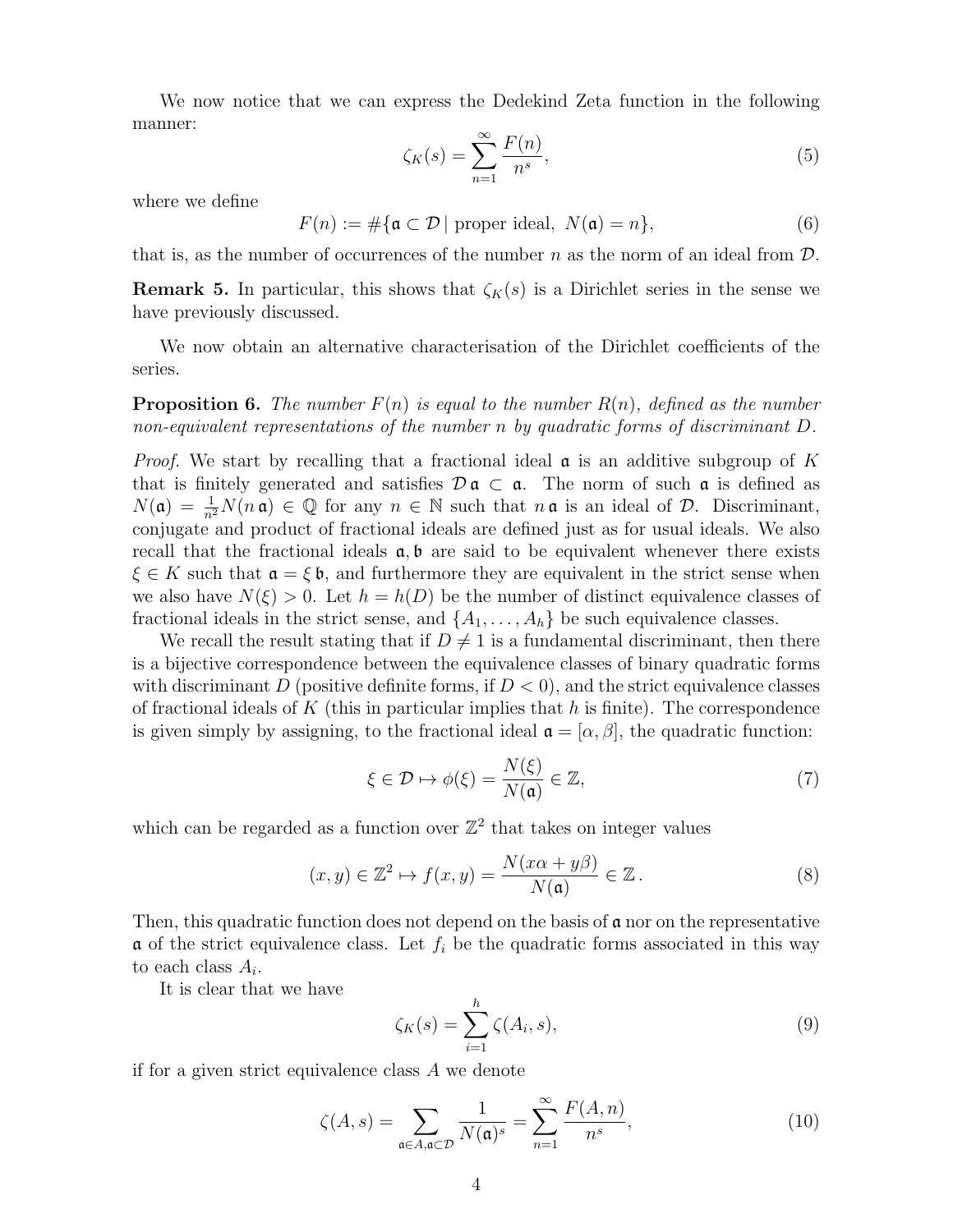(with  $a \subset \mathcal{D}$  we remind that here only ideals from  $\mathcal{D}$  are considered, not fractional ones) where we define

$$
F(A, n) := \# \{ \mathfrak{a} \in A | N(\mathfrak{a}) = n \}.
$$
\n
$$
(11)
$$

Therefore, it is enough to show that  $F_i(n) := F(A_i, n) = R(n, f_i)$ , where  $R(n, f)$  is defined to be the number of distinct representations of  $n$  via the quadratic form  $f$  (the cardinal of  $f^{-1}(n)$ , since obviously  $R(n) = \sum_{i=1}^{h} R(n, f_i)$ .

To show that  $F_i(n) = R(n, f_i)$ , we start noticing that the inverse class  $A^{-1} =$  $\{\mathfrak{a}^{-1} \mid \mathfrak{a} \in A\}$  of the inverse ideals of a given class A is equal to the conjugate class  $A' = {\mathfrak{a}' | \mathfrak{a} \in A}, A^{-1} = A'$ , so that:

$$
\zeta(A^{-1},s) = \zeta(A',s) = \sum_{\mathfrak{a}\in A,\mathfrak{a}\subset\mathcal{D}}\frac{1}{N(\mathfrak{a}')^s} = \sum_{\mathfrak{a}\in A,\mathfrak{a}\subset\mathcal{D}}\frac{1}{N(\mathfrak{a})^s} = \zeta(A,s),
$$

since  $N(\mathfrak{a}') = N(\mathfrak{a})$ .

Let us now consider an ideal  $a$ ,  $A$  its strict equivalence class and the associated quadratic form f. For any  $\mathfrak{b} \in A^{-1}$ ,  $\mathfrak{a} \mathfrak{b} = (\xi)$  is a principal ideal for some  $\xi$  with positive norm  $N(\xi) > 0$ . Conversely, given  $\xi \in K$  with  $N(\xi) > 0$  we have the fractional ideal  $\mathfrak{b} = \xi \mathfrak{a}^{-1}$  belonging to  $A^{-1}$ , so that  $\mathfrak{b}$  is an ideal from  $\mathcal D$  if and only if  $\mathfrak{a} |(\xi)$ , i.e.  $\xi \in \mathfrak{a}$ . Therefore, the correspondence

$$
\{\xi \in \mathfrak{a} | N(\xi) > 0\} \to \{\mathfrak{b} \in A^{-1}, \mathfrak{b} \subset \mathcal{D}\},\
$$

$$
\xi \mapsto \xi \mathfrak{a}^{-1},
$$

is well defined and surjective. Furthermore, two elements  $\xi_1, \xi_2$  have the same image only if  $\xi_1|\xi_2$  and  $\xi_2|\xi_1$ , so that  $\xi_1 = \varepsilon \xi_2$  for some unit  $\varepsilon \in \mathcal{D}$  which must also have positive norm  $N(\varepsilon) > 0$ . Hence, we have the bijection:

$$
\{\xi\in\mathfrak{a}\,\vert N(\xi)>0\}/U_+\cong\{\mathfrak{b}\in A^{-1},\mathfrak{b}\subset\mathcal{D}\},
$$

where  $U_{+}$  are the units with positive norm

$$
U_{+} = \{ \varepsilon \in \mathcal{D} \, | \varepsilon^{-1} \in \mathcal{D}, N(\varepsilon) > 0 \}.
$$

Under this correspondence, we in particular have that

$$
N(\mathfrak{b}) = N(\xi \mathfrak{a}^{-1}) = N(\xi)N(\mathfrak{a})^{-1}.
$$
 (12)

We therefore have

$$
\zeta(A,s)=\zeta(A^{-1},s)=\sum_{\mathfrak{b}\in A^{-1},\mathfrak{b}\subset \mathcal{D}}\frac{1}{N(\mathfrak{b})^{s}}=\sum_{\xi\in \mathfrak{a}/U_{+}, N(\xi)>0}\frac{N(\mathfrak{a})^{s}}{N(\xi)^{s}}.
$$

Recalling the definition of the quadratic form [7,](#page-3-0) we finally see that

<span id="page-4-0"></span>
$$
\zeta(A,s) = \sum_{(x,y)\in\mathbb{Z}^2 \setminus U_+, f(x,y)>0} \frac{1}{f(x,y)^s},\tag{13}
$$

where we have identified  $\mathfrak{a}$  with  $\mathbb{Z}^2$  via an oriented basis (i.e. a basis such that  $\mathfrak{a} = [\alpha, \beta]$ with  $(\alpha'\beta - \alpha\beta')/\sqrt{D} > 0$ .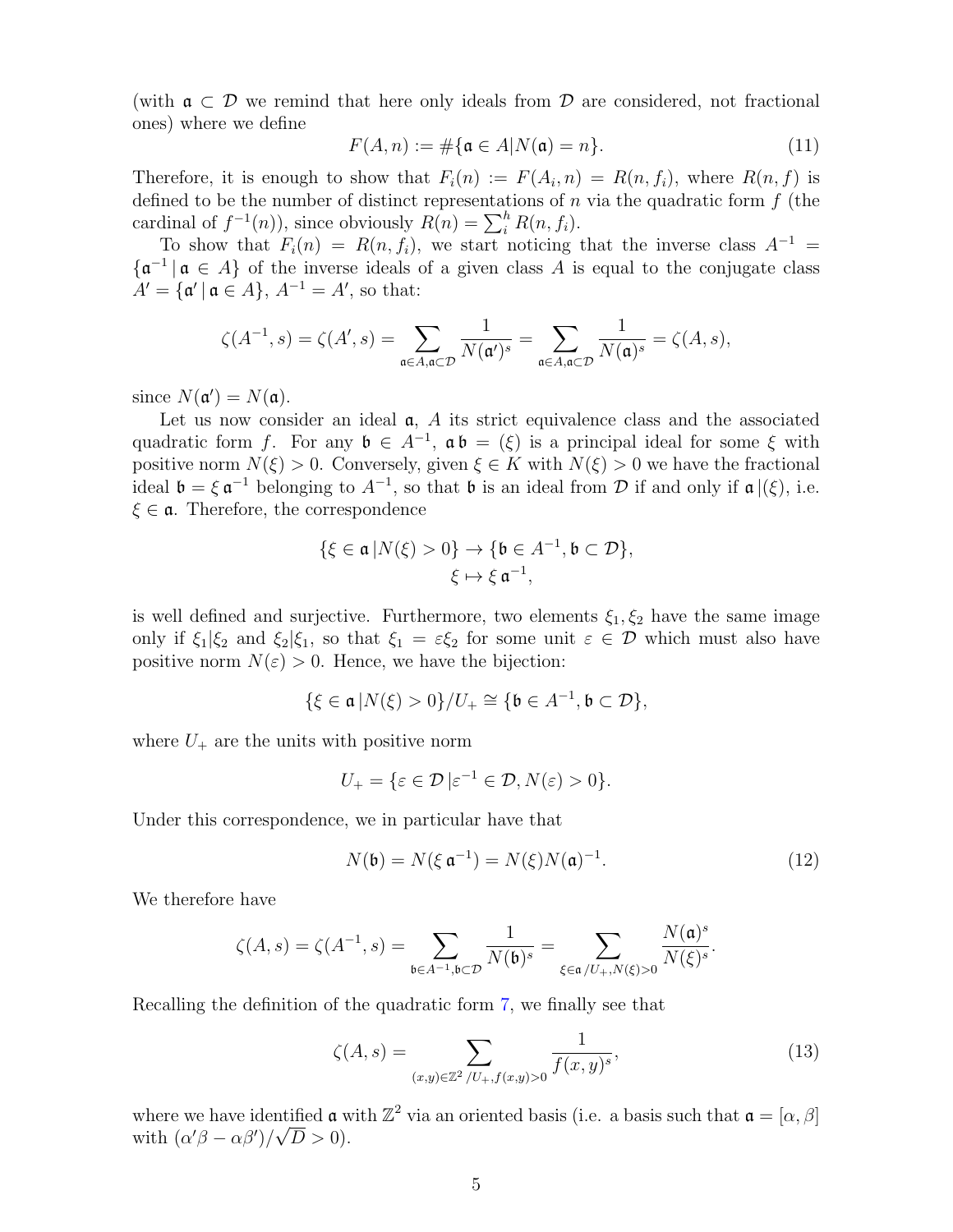But [13](#page-4-0) can be now directly factored as

$$
\zeta(A,s) = \sum_{n=1}^{\infty} \frac{R(n,f)}{n^s},\tag{14}
$$

so that finally we arrive at  $F(A, n) = R(n, f)$ , and in particular  $F_i(n) = R(n, f_i)$ .  $\Box$ 

We will now give an elementary expression for the Dedekind Zeta function making use of its Euler's product expression [1.](#page-0-0) For that reason, we want to understand with precision how the ideal generated by a prime number  $(p)$  decomposes in prime ideals in  $\mathcal{D}$ , so as to apply it in each factor  $(1 - p^{-s})^{-1}$ . We have already showed that there are only two possible cases, but we now further subdivide the second of these cases and give them separate names:

- (i)  $(p) = \mathfrak{p}$  is a prime ideal with  $N(p) = p^2$ . We call p an *inert* prime number.
- (ii)  $(p) = \mathfrak{p}_1 \mathfrak{p}_2$  with  $\mathfrak{p}_1 \neq \mathfrak{p}_2$  prime ideals and  $N(\mathfrak{p}_1) = N(\mathfrak{p}_2) = p$ . We call p a totally split prime number.
- (iii)  $(p) = \mathfrak{p}^2$  with  $\mathfrak{p}$  a prime ideal and  $N(\mathfrak{p}) = p$ . We call p a *ramified* prime number.

Furthermore, since  $\mathfrak{p} \mathfrak{p}' = (N(\mathfrak{p}))$ , in the last two cases we can always take  $\mathfrak{p}_1 = \mathfrak{p}$  and  $\mathfrak{p}_2 = \mathfrak{p}'$ , so that it is a totally split prime number if  $\mathfrak{p} \neq \mathfrak{p}'$  and it is a ramified prime number if  $p = p'$ .

In the next result we show that which of the three cases we have depends exclusively on the value of  $\chi_D(p)$ , where D is the discriminant of K and  $\chi_D$  the associated primitive character.

<span id="page-5-3"></span>**Theorem 7.** Let  $K = \mathbb{Q}(\sqrt{D})$  be a quadratic field and let  $p \in \mathbb{Z}_{>0}$  be a prime. Letting  $(p)$  be the principal ideal in  $\mathcal D$  generated by p we obtain

$$
(p) = \mathfrak{pp}', \ \mathfrak{p} \neq \mathfrak{p}' \iff \chi_D(p) = 1 \tag{15}
$$

$$
(p) = \mathfrak{p}^2 \iff \chi_D(p) = 0 \tag{16}
$$

<span id="page-5-2"></span><span id="page-5-1"></span><span id="page-5-0"></span>
$$
(p) = \mathfrak{p} \iff \chi_D(p) = -1,\tag{17}
$$

where here  $\mathfrak p$  and  $\mathfrak p'$  are prime ideals in  $\mathcal D$ .

*Proof.* First assume that  $p \neq 2$ . We will proof [\(16\)](#page-5-0) and [\(15\)](#page-5-1) from which [\(17\)](#page-5-2) is a consequence. Assume that  $(p) = \mathfrak{p}^2$ . Then we have  $N(\mathfrak{p}) = p$ . Because  $\mathfrak{p} \neq \mathfrak{p}^2$  there exist some  $a, b \in \mathbb{Z}$  such that  $x = \frac{a+b\sqrt{D}}{2}$  $\frac{b\sqrt{D}}{2} \in \mathfrak{p}$  but  $x \notin \mathfrak{p}^2$ . Let  $x' = \frac{a - b\sqrt{D}}{2}$ <sup>2</sup>. Let  $x' = \frac{a - b\sqrt{D}}{2} \in \mathfrak{p}$  be the conjugate of x. Then we may write  $a = x + x'$  and  $b\sqrt{D} = x - x'$  and see that the conjugate or x.<br>  $a, b\sqrt{D} \in \mathfrak{p}$ . Hence,

$$
a \in \mathfrak{p} \Rightarrow a^2 \in \mathfrak{p}^2 = (p) \Rightarrow p|a^2 \Rightarrow p|a
$$

and

$$
b\sqrt{D} \in \mathfrak{p} \Rightarrow (b\sqrt{D})^2 \in \mathfrak{p}^2 = (p) \Rightarrow p|b^2D \Rightarrow p|b \text{ or } p|D
$$

Because by assumption  $x \notin \mathfrak{p}^2 = (p)$  we can not have  $a \in (p)$  and  $b \in (p)$ . We conclude that  $p|D$ . That is  $\chi_D(p) = 0$ .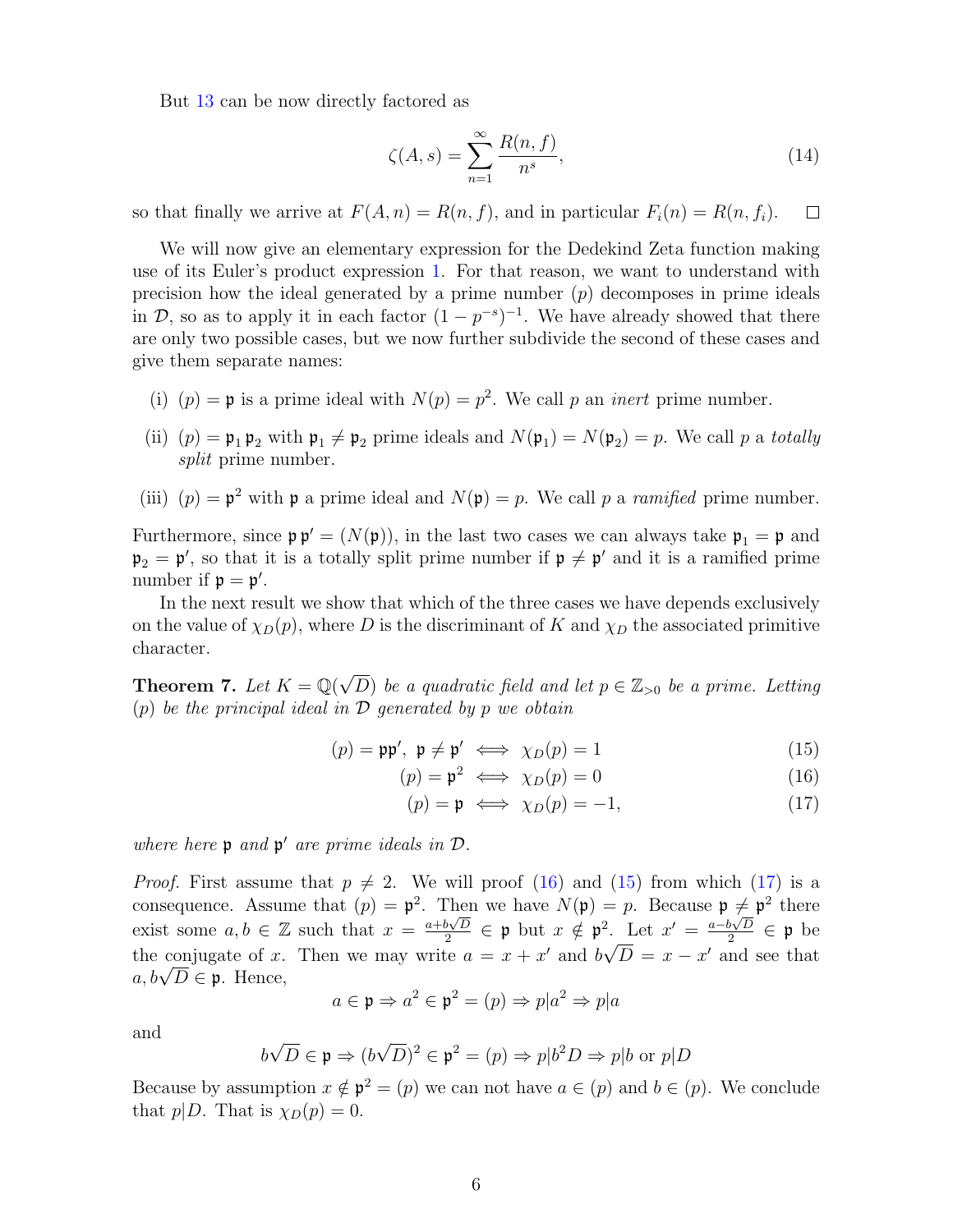Now assume that  $\chi_D(p) = 0$ , which means  $p \mid D$ . Because D or  $\frac{D}{4}$  is squarefree we have  $p^2$  /D. Therefor we can write  $D = pD_1$  with  $p$  /D<sub>1</sub>. From

$$
(\sqrt{D})^2 = (D) = (p)(D_1)
$$

it follows that (p) and (D<sub>1</sub>) are square ideals. We obtain (p) =  $\mathfrak{p}^2$  as desired and [\(16\)](#page-5-0) follows.

Now assume that  $(p) = \mathfrak{p} \mathfrak{p}'$  with  $\mathfrak{p} \neq \mathfrak{p}'$ . By [\(16\)](#page-5-0) we have that  $p \nmid D$ . Let  $R = \mathcal{D}/\mathfrak{p}$ . Then  $|R| = p$ , and hence R is a field of order p. For  $x \in R^{\times}$  we have  $x^{p-1} = 1$ , i.e.

$$
x\in\mathcal{D},\,\,\mathfrak{p}\nmid x\Rightarrow x^{p-1}=1\,\,(mod\ \, \mathfrak{p}).
$$

Because  $p \nmid D$  and hence  $p \nmid \sqrt{2}$ D, we obtain choosing  $x =$ √ D that

$$
D^{\frac{p-1}{2}}=1~(mod~\mathfrak{p}).
$$

Note that for any  $a \in \mathbb{Z}$  we have  $\mathfrak{p} | (a)$  if and only if  $p | a$ . In particular we get

$$
D^{\frac{p-1}{2}} = 1 \ (mod \ p).
$$

We conclude  $\chi_D(p) = 1$ .

Finally, assume that p is a prime with  $\chi_D(p) = 1$ . Then there exists some  $x \in \mathbb{Z}$  such that  $x^2 = D \mod p$ . For a contradiction assume that  $p(x - \sqrt{D})$ , then  $p(x + \sqrt{D})$ . Taking the difference of these two it follows that  $p|2\sqrt{D}$  which is a contradiction to  $p \neq 2$  and  $p \nmid D$ . Hence,

$$
(x - \sqrt{D})(x + \sqrt{D}) = x^2 - D \in (p)
$$

is the product of two elements which are not in  $(p)$ . Therefor  $(p) = \mathfrak{p} \mathfrak{p}'$ . By [\(16\)](#page-5-0) we can only have  $(p) = \mathfrak{p}^2$ . The case of  $p = 2$  is analog.  $\Box$ 

This characterization of  $\chi_D$  now allows us to prove the product decomposition of the Zeta function over a quadratic field K.

Corollary 8. Let  $K = \mathbb{Q}(\sqrt{2})$ D) be a quadratic field and let  $F(n) = |\{\mathfrak{a}; \mathfrak{a} \subset \mathcal{D} \text{ ideal}, N(\mathfrak{a}) =$ n}|. Then

<span id="page-6-0"></span>
$$
F(n) = \sum_{m|n} \chi_D(m) \tag{18}
$$

and obtain the decomposition

$$
\zeta_K(s) = \zeta(s)L(s,\chi_D). \tag{19}
$$

*Proof.* We first prove [\(18\)](#page-6-0). Observe that since  $F(n)$  and  $\sum_{m|n} \chi_D(m)$  are both multiplicative it is enough to show equality for powers of primes  $n = p^k$  for some k. With Theorem [7](#page-5-3) we can now do a case distinction.

(i) If  $\chi_D(p) = 1$ , then  $(p) = \mathfrak{p} \mathfrak{p}'$ ,  $\mathfrak{p} \neq \mathfrak{p}'$ ,  $N(\mathfrak{p}) = N(\mathfrak{p}') = p$  and

$$
p^k = N(\mathfrak{p}^k) = N(\mathfrak{p}^{k-1} \mathfrak{p}') = \ldots = N(\mathfrak{p}'^k).
$$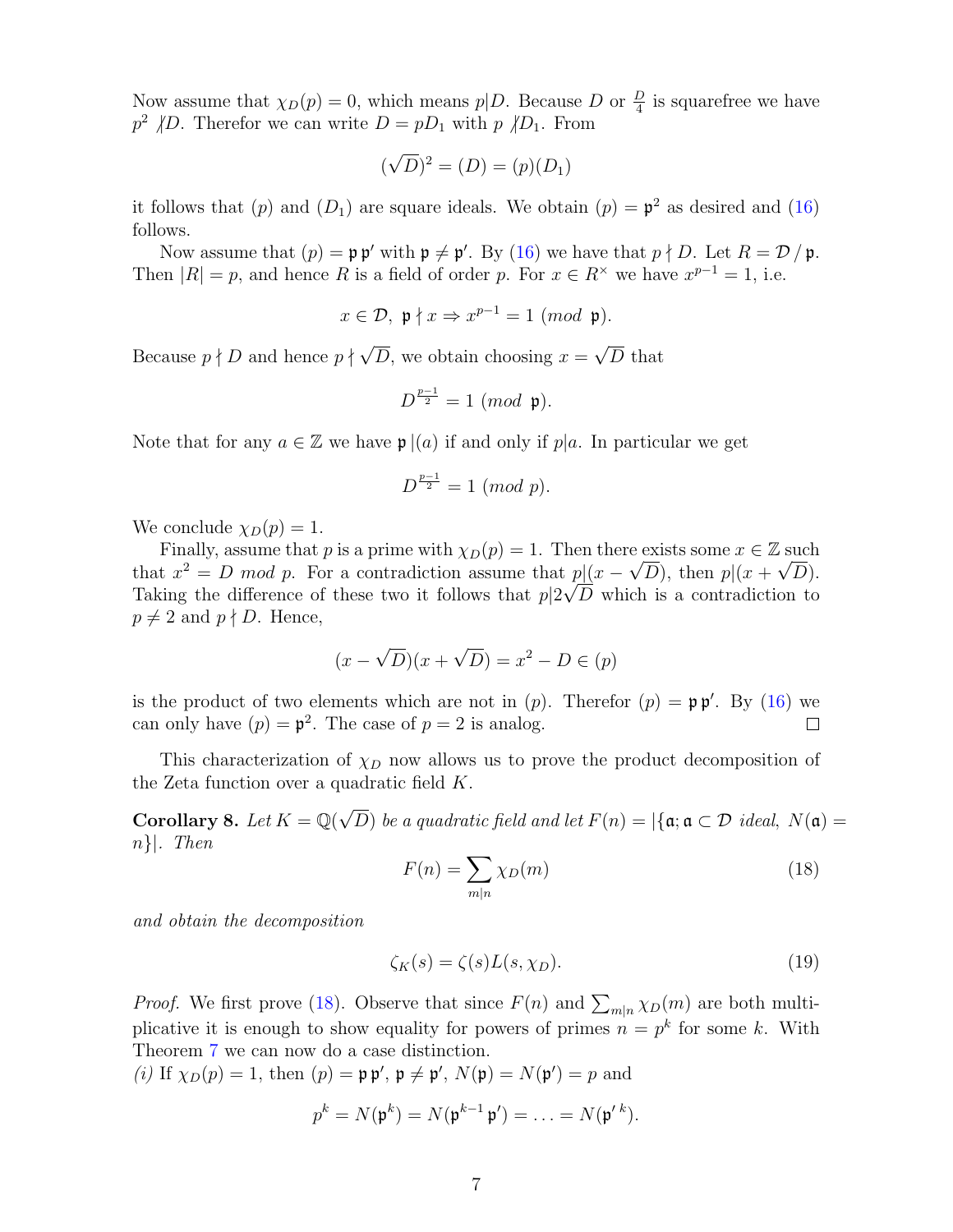Hence, there are  $k+1$  ideals with norm  $p^k$  and we get

$$
F(p^k) = k + 1 = \sum_{i=0}^{k} \chi_D(p^i).
$$

(*ii*) If  $\chi_D(p) = 0$ , then  $(p) = \mathfrak{p}^2$ ,  $N(\mathfrak{p}) = p$  and there is only one ideal with norm  $p^k$ , namely  $\mathfrak{p}^k$ . Hence,

$$
F(p^{k}) = 1 = \sum_{i=0}^{k} \chi_{D}(p^{i}).
$$

(iii) If  $\chi_D(p) = -1$ , then  $(p) = \mathfrak{p}$  and  $N(\mathfrak{p}) = p^2$ . If  $k = 2l + 1$ , then there are no ideals with norm  $p^k = p^{2l+1}$ . We obtain

$$
F(p^{k}) = 0 = \sum_{i=0}^{k} (-1)^{i} = \sum_{i=0}^{k} \chi_{D}(p^{i}).
$$

Else if  $k = 2l$ , then there is only 1 ideal  $(\mathfrak{p}^l)$  with norm  $p^k = p^{2l}$ . We obtain

$$
F(p^{k}) = 1 = \sum_{i=0}^{k} (-1)^{i} = \sum_{i=0}^{k} \chi_{D}(p^{i}).
$$

This yields [\(18\)](#page-6-0). Finally, using the multiplication formula for Dirichlet series we conclude,

$$
\zeta(s)L(s,\chi_D) = \left(\sum_{k=1}^{\infty} \frac{1}{k^s} \right) \left(\sum_{k=1}^{\infty} \frac{\chi_D(k)}{k^s} \right)
$$
  
= 
$$
\sum_{k=1}^{\infty} \left( \frac{1}{k^s} \left( \sum_{m|k} \chi_D(m) \cdot 1 \right) \right)
$$
  
= 
$$
\sum_{k=1}^{\infty} \frac{F(n)}{k^s}
$$
  
= 
$$
\zeta_K(s).
$$

Theorem 9. Let  $K = \mathbb{Q}(\sqrt{2})$ D) be a quadratic field and  $\sim$  be the equivalence relation in the strict sense on the set of fractional ideals of K. Let  $A = [\mathfrak{a}]_{\sim}$  be an equivalence class and for  $Re(s) > 1$  define

 $\Box$ 

$$
\zeta(A,s)=\sum_{\mathfrak{a}\in A, \mathfrak{a}\subset \mathcal{D}}\frac{1}{N(\mathfrak{a})^s}.
$$

Then  $\zeta(A,s)$  has a meromorphic extension on the halfplane  $\{Re(s) > \frac{1}{2}\}$  $\frac{1}{2}$  with a single pole at  $s = 1$  with residue

$$
res_{s=1}\zeta(A,s) = \kappa = \begin{cases} \frac{2\pi}{w\sqrt{|D|}}, & \text{if } D < 0\\ \frac{\log \epsilon_0}{\sqrt{D}}, & \text{if } D > 0, \end{cases}
$$

where w is the order of the unit group U and  $\epsilon_0$  is the Grundeinheit.